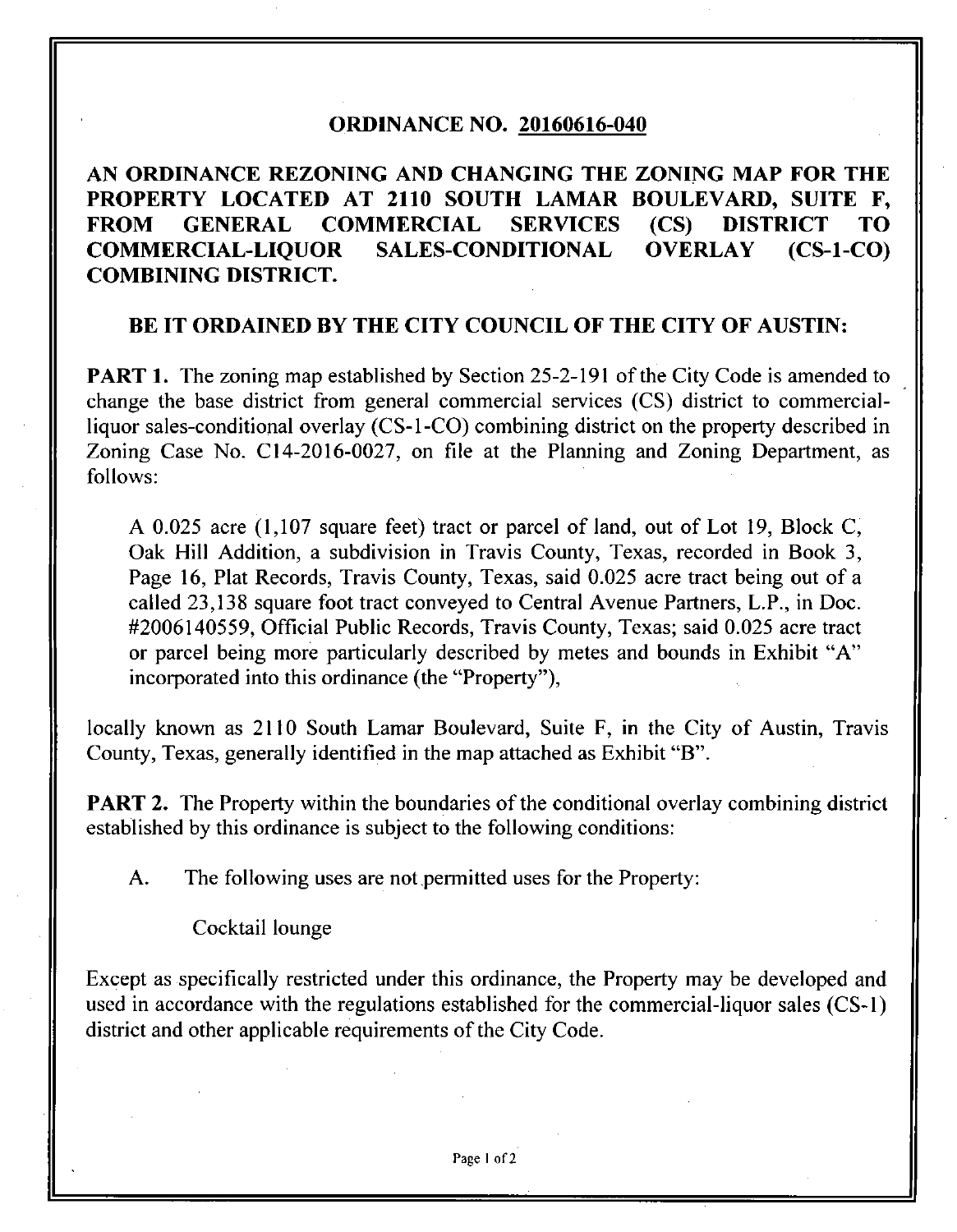PART 3. This ordinance takes effect on June 27, 2016. **PASSED AND APPROVED**  §<br>§<br>§ June 16 2016 Stove  $A\delta$ 'Mayor **APPROVED: ATTES^**  lan Jannette S. Goodall Anne L! Morgar City Attorney City Clerk Page 2 of 2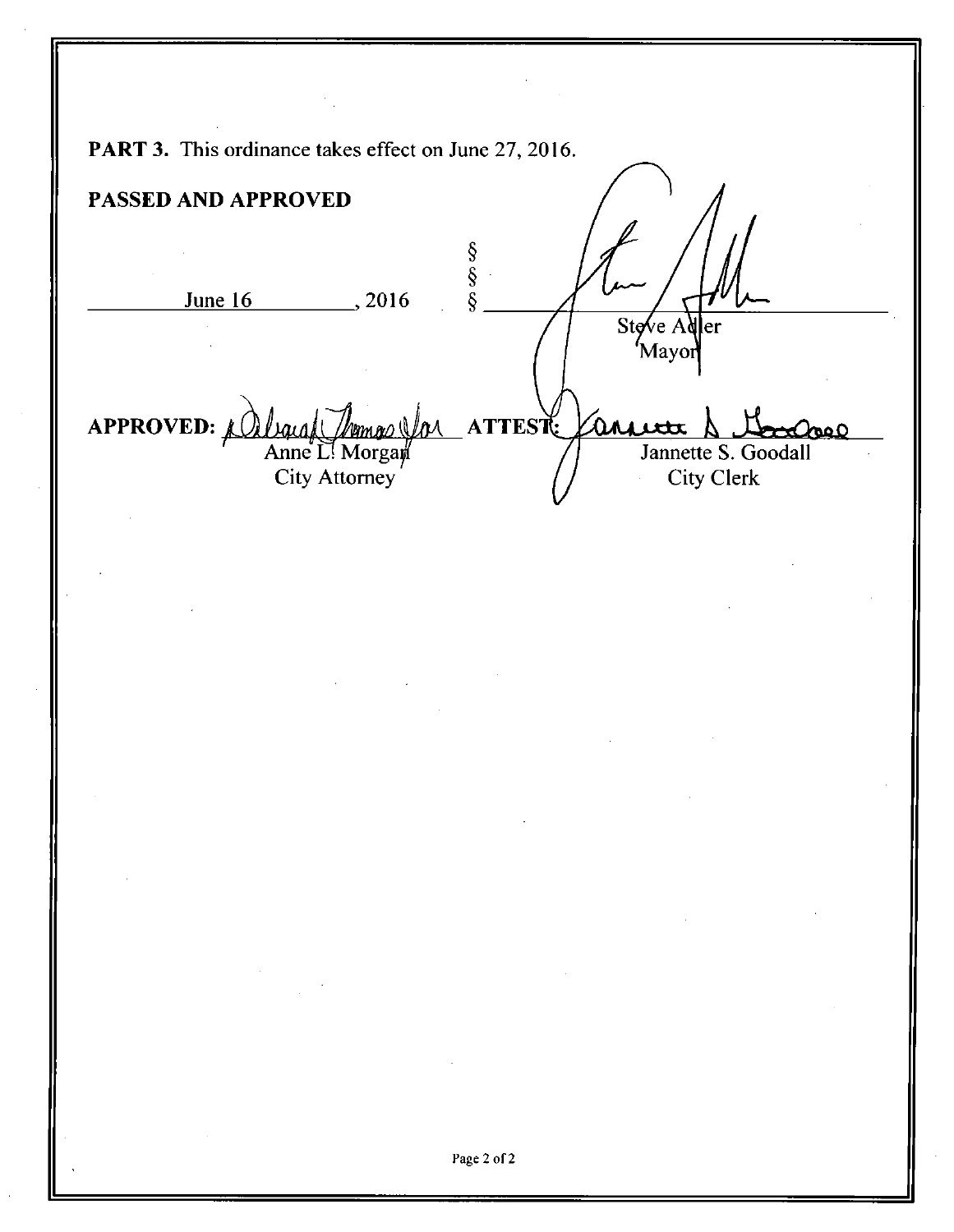#### **FLUGEL LAND SURVEYING**

**(** 

PROFESSIONAL LAND SURVEYORS Firm No. 10193837

#### **EXHIBIT " "**

#### **LEGAL DESCRIPTION FOR A 0.025 ACRE TRACT**

**LEGAL DESCRIPTION OF A 0.025 ACRE (1,107 SQUARE FEET) TRACT OR PARCEL OF LAND, OUT OF LOT 19, BLOCK C, OAK HILL ADDITION, A SUBDIVISION IN TRAVIS COUNTY, TEXAS, RECORDED IN BOOK 3, PAGE 16, PLAT RECORDS, TRAVIS COUNTY, TEXAS, SAID 0.025 ACRE TRACT BEING OUT OF A CALLED 23,138 SQUARE FOOT TRACT CONVEYED TO CENTRAL AVENUE PARTNERS, L.P., IN DOC. #2006140559, OFFICIAL PUBUC RECORDS, TRAVIS COUNTY, TEXAS; SAID 0.025 ACRE TRACT OR PARCEL BEING MORE PARTICULARLY DESCRIBED BY METES AND BOUNDS AS FOLLOWS:** 

BEGINNING at a mag nail found for the POINT OF REFERENCE on the north right-of-way (R.O.W.) line of South Lamar Boulevard (R.O.W. varies) being the southwest corner of Lot 2-A, Resubdivision of Lots 2 & 3, Jacob Bauerle Addition, Book 77, Page 157, Plat Records, Travis County, Texas, and the southeast corner of said called 23,138 square foot tract; Thence, through and across said called 23,138 square foot tract N 48°46'15" W a distance of 26.10' to a calculated point for a southeastern corner and the POINT OF BEGINNING of the herein described tract;

THENCE, through and across said called 23,138 square foot acre tract the following ten courses:

- 1. S 70°50'01" W a distance of 10.65' to a calculated point for the southwest comer of the herein described tract;
- 2. N 19°18'56" W a distance of 69.80' to a calculated point for a northwestern interior corner of the herein described tract;
- 3. S 70'41'04'' W a distance of 7.30' to a calculated point for a northwestem corner of the herein described tract;
- 4. N 19°18'56" W a distance of 7.30' to a calculated point for the northwest corner of the herein described tract;
- 5. N 70°47'03" E a distance of 20.92' to a calculated point for the northeast corner of the herein described tract;
- 6. S 19»35'57" E a distance of 72.51' to a calculated point for a southeastern interior comer of the herein described tract;
- 7. N 69°19'06" E a distance of 0.15' to a calculated point for a southeastern comer of the herein described tract;
- 8. S 20°40'54" E a distance of 1.50' to a calculated point for a southeastern corner of the herein described tract;
- 9. S 69°19'06" W a distance of 3.50' to a calculated point for a southeastern interior comer of the herein described tract;
- 10. S 19°09'23" E a distance of 3.00' to the POINT OF BEGINNING and containing 0.025 acres (1,107 square feet) of land, more or less;

BASIS OF BEARINGS:



2007 S 1" Street

**Exhibit A**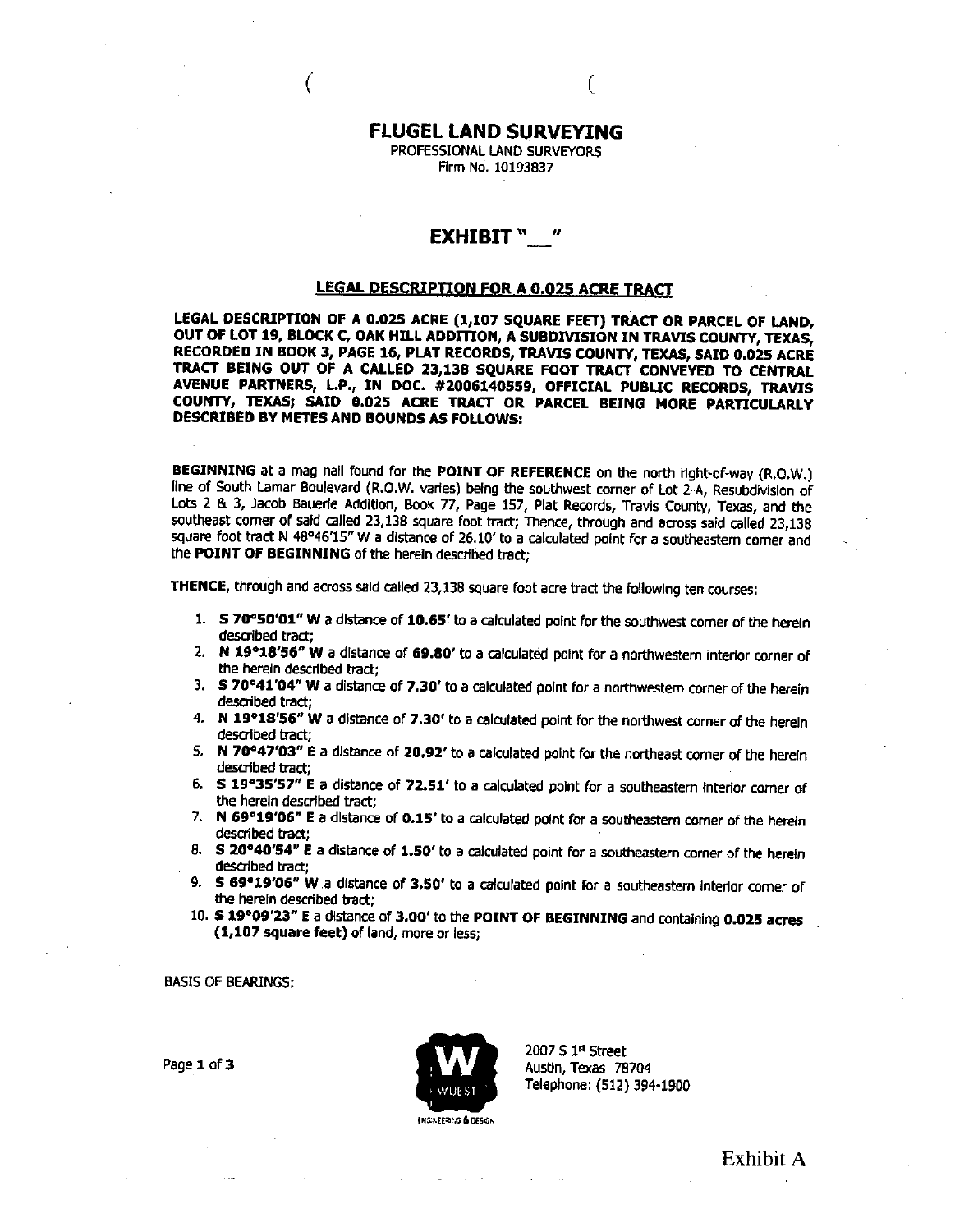Bearings are based on NAD '83 State Plane Coordinates. (Texas Central 4203)

₹

I do hereby certify that this description is true and correct to the best of my knowledge and belief, and was prepared from an actual on the ground survey under my supervision, and that the markers described herein actually exist, as described, at the time of my survey.

**As Prepared by Flugei Land Surveying**  Firm Registration No. 10193837

Caul 1. Freyel

**Paul J. Flugei**  RPLS No. 5096



**Date of Survey: 1/20/2016 Date of Field Notes: 2/2/2016** 

Page 2 of 3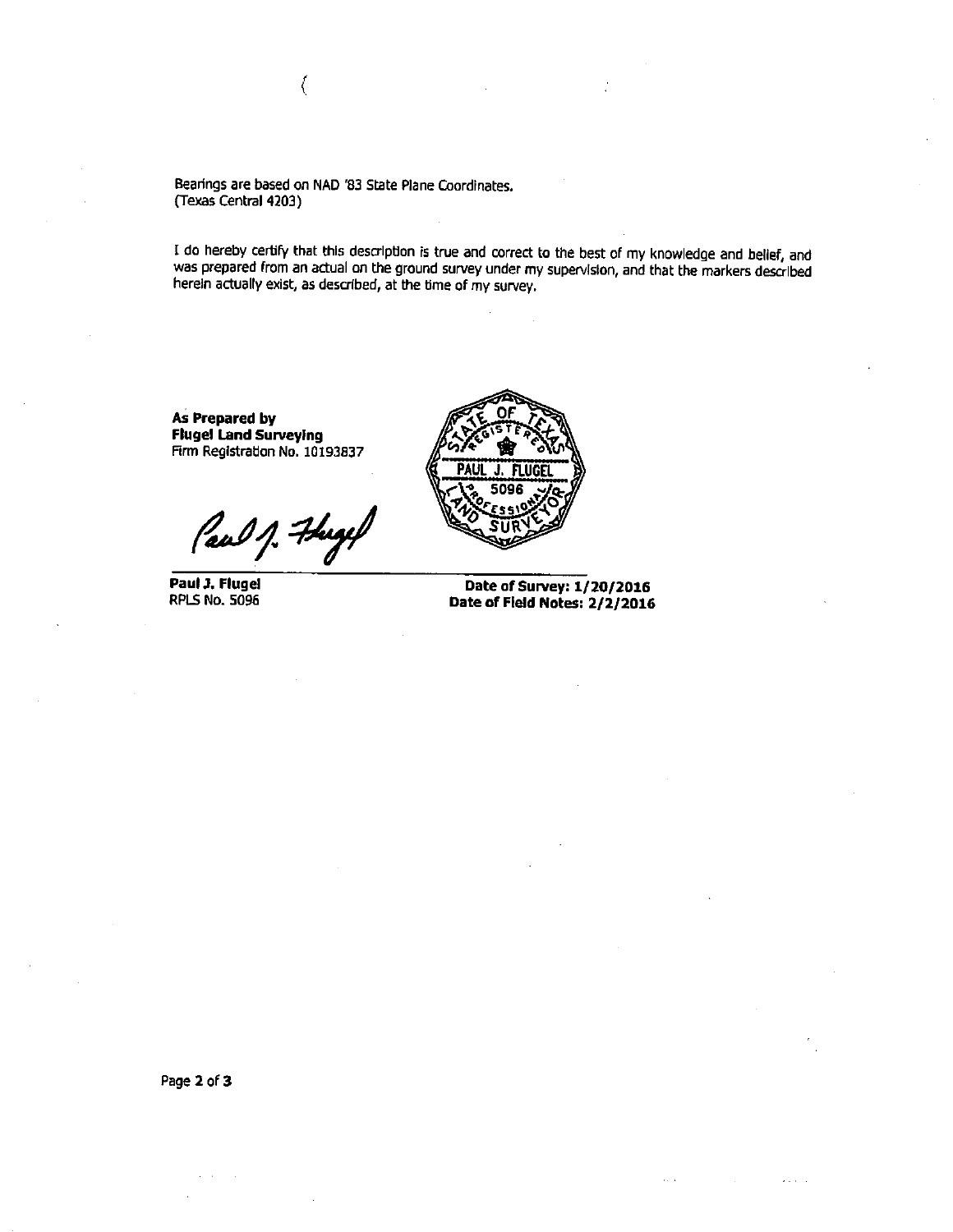

Drawing: @ \\_Flugel Land Survey\001 Huest\040 Lamar & Oxford\CAD\Lamar&Oxford.dwg Last Plotted: Wed Feb 03, 2016 - 11:31am By maiohuslav

يوارده فالأنوان والتوارد والمتواطنة والتواصل والمتحدث والمتحدث